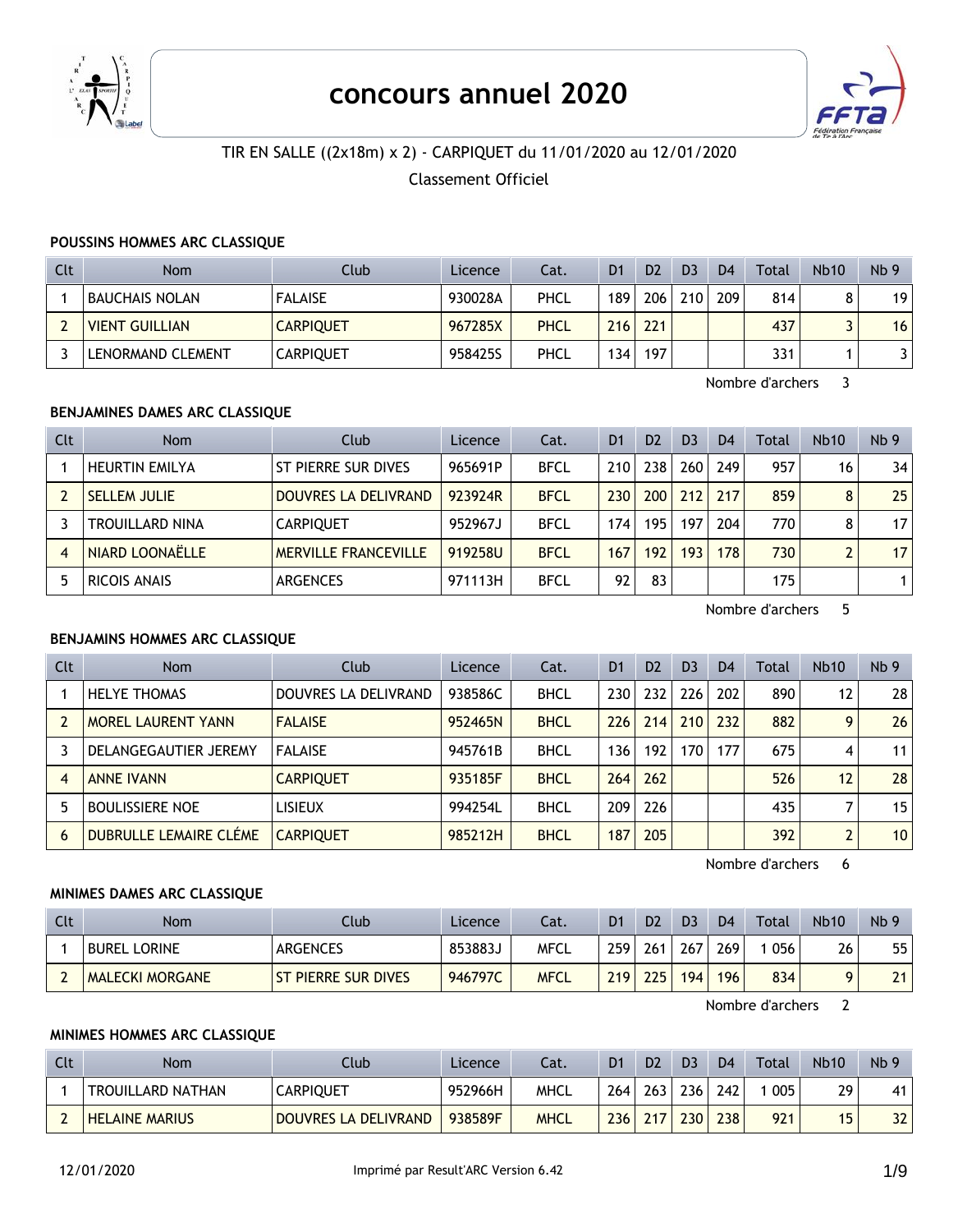| 3              | <b>BLIN SIMON</b>            | <b>CARPIQUET</b>     | 932988T | <b>MHCL</b> | 253 | 200 | 233 | 222 | 908 | 13             | 32 |
|----------------|------------------------------|----------------------|---------|-------------|-----|-----|-----|-----|-----|----------------|----|
| $\overline{4}$ | <b>VIRAY ALEXIS</b>          | <b>FALAISE</b>       | 974878A | <b>MHCL</b> | 195 | 237 | 259 | 208 | 899 | 16             | 26 |
| 5              | <b>DUBRULLE LEMAIRE LUCA</b> | <b>CARPIQUET</b>     | 980752K | <b>MHCL</b> | 202 | 243 | 224 | 216 | 885 | 12             | 30 |
| 6              | <b>FAVEROULT HUGO</b>        | <b>FALAISE</b>       | 974881D | <b>MHCL</b> | 201 | 230 | 226 | 216 | 873 | 9              | 28 |
| 7              | <b>LAVILLE MATHEO</b>        | <b>CARPIQUET</b>     | 980776L | <b>MHCL</b> | 231 | 212 | 229 | 196 | 868 | 8              | 20 |
| 8              | <b>LEMIRE EWAN</b>           | <b>CAEN</b>          | 963707H | <b>MHCL</b> | 201 | 228 | 215 | 207 | 851 | 6              | 22 |
| 9              | LALLIER ANTOINE              | <b>FALAISE</b>       | 963087J | <b>MHCL</b> | 214 | 206 | 206 | 215 | 841 | 8              | 20 |
| 10             | <b>MARCHESIN LEO-PAUL</b>    | <b>CARPIQUET</b>     | 947053F | <b>MHCL</b> | 232 | 215 | 173 | 189 | 809 | 9              | 15 |
| 11             | LAIGLE ANSELME               | DOUVRES LA DELIVRAND | 971311Y | <b>MHCL</b> | 185 | 220 | 167 | 199 | 771 | 8              | 17 |
| 12             | SIMON-BAUDUIN MATHIS         | <b>CARPIQUET</b>     | 979706Y | <b>MHCL</b> | 230 | 200 | 193 | 137 | 760 | $\overline{7}$ | 17 |
| 13             | <b>COURSELLE RODRIGUE</b>    | <b>FALAISE</b>       | 974880C | <b>MHCL</b> | 155 | 168 | 187 | 196 | 706 | 7              | 12 |
| 14             | <b>JEANNE MATTHIAS</b>       | <b>CARPIQUET</b>     | 996004N | <b>MHCL</b> | 152 | 137 | 181 | 154 | 624 | 7              | 6  |
| 15             | <b>LEMOINE RONAN</b>         | <b>CARPIQUET</b>     | 918392C | <b>MHCL</b> | 155 | 170 |     |     | 325 | $\overline{2}$ | 6  |

## **CADETTES DAMES ARC CLASSIQUE**

| Clt            | <b>Nom</b>                 | Club                  | Licence | Cat.        | D <sub>1</sub> | D <sub>2</sub> | D <sub>3</sub> | D <sub>4</sub> | Total   | <b>Nb10</b>     | Nb <sub>9</sub> |
|----------------|----------------------------|-----------------------|---------|-------------|----------------|----------------|----------------|----------------|---------|-----------------|-----------------|
|                | <b>GOBERON SARAH</b>       | <b>LISIEUX</b>        | 920602E | <b>CFCL</b> | 261            | 260            | 263            | 247            | 1 0 3 1 | 24              | 47              |
| $\overline{2}$ | <b>BOISARD JUSTINE</b>     | <b>CARPIQUET</b>      | 811193G | <b>CFCL</b> | 256            | 266            | 258            | 236            | 1 0 1 6 | 32 <sup>2</sup> | 42              |
|                | <b>LECOMTE AMELIA</b>      | <b>FALAISE</b>        | 952461J | <b>CFCL</b> | 252            | 251            | 243            | 248            | 994     | 20              | 36              |
| 4              | LEPAILLEUR AUDREY          | <b>THURY HARCOURT</b> | 828645B | <b>CFCL</b> | 254            | 231            | 244            | 247            | 976     | 25              | 37              |
| 5              | <b>REGNAULT MARIE</b>      | <b>CARPIOUET</b>      | 980780R | <b>CFCL</b> | 226            | 225            | 217            | 212            | 880     | 14              | 24              |
| 6              | <b>BOUET INES</b>          | <b>CARPIOUET</b>      | 816645H | <b>CFCL</b> | 222            | 212            | 204            | 201            | 839     | 9               | 17              |
|                | <b>PAUTREL LAURE</b>       | <b>CARPIOUET</b>      | 869190X | <b>CFCL</b> | 216            | 199            | 197            | 217            | 829     | 11              | 26              |
| 8              | <b>COURSELLE ANASTASIA</b> | <b>FALAISE</b>        | 902106A | <b>CFCL</b> | 216            | 195            | 205            | 199            | 815     | 12              | 21              |

Nombre d'archers 8

#### **CADETS HOMMES ARC CLASSIQUE**

| Clt | <b>Nom</b>               | Club                       | Licence | Cat.        | D <sub>1</sub> | D <sub>2</sub> | D <sub>3</sub> | D <sub>4</sub> | Total | <b>Nb10</b> | Nb <sub>9</sub> |
|-----|--------------------------|----------------------------|---------|-------------|----------------|----------------|----------------|----------------|-------|-------------|-----------------|
|     | <b>MOISSERON NICOLAS</b> | <b>VIRE</b>                | 883144P | CHCL        | 257            | 262            | 239            | 263            | 1021  | 26          | 42              |
|     | LOISEAU HUGO             | <b>FONTENAY LE MARMION</b> | 929684B | <b>CHCL</b> | 233            | 236            | 249            | 249            | 967   | 20          | 34              |
|     | <b>MAGNERON ARNAUD</b>   | <b>CARPIOUET</b>           | 892318L | CHCL        | 201            | 217            | 204            | 222            | 844   | q           | 16              |
| 4   | <b>DECAEN ENZO</b>       | <b>LISIEUX</b>             | 985510G | <b>CHCL</b> | 179            | 167            |                |                | 346   | ર           | $\vert$         |
|     | <b>PALAIS NOA</b>        | <b>CARPIQUET</b>           | 979709B | CHCL        | 51             | 34             |                |                | 85    |             |                 |

Nombre d'archers 5

## **JUNIORS DAMES ARC CLASSIQUE**

| Clt | Nom                 | Club                       | Licence | Cat.        | D1               | D <sub>2</sub> | D <sub>3</sub>   | D <sub>4</sub> | Total | <b>Nb10</b> | Nb <sub>9</sub> |
|-----|---------------------|----------------------------|---------|-------------|------------------|----------------|------------------|----------------|-------|-------------|-----------------|
|     | LEVADE MARIANNE     | <b>CHERBOURG EN COTENT</b> | 739162M | JFCL        | 270              | 278            | 274              | 276            | 098   | 48          | 48              |
|     | <b>OSMONT ALICE</b> | <b>CARPIQUET</b>           | 916818S | <b>JFCL</b> | 269              | 261            | 262 <sub>1</sub> | 255            | 047   | 34          | 41              |
|     | DARDENNE LÉA        | <b>MAYENNE</b>             | 809769J | JFCL        | 253 <sub>1</sub> | 256            | 251              | 259            | 019   | 77          | 45              |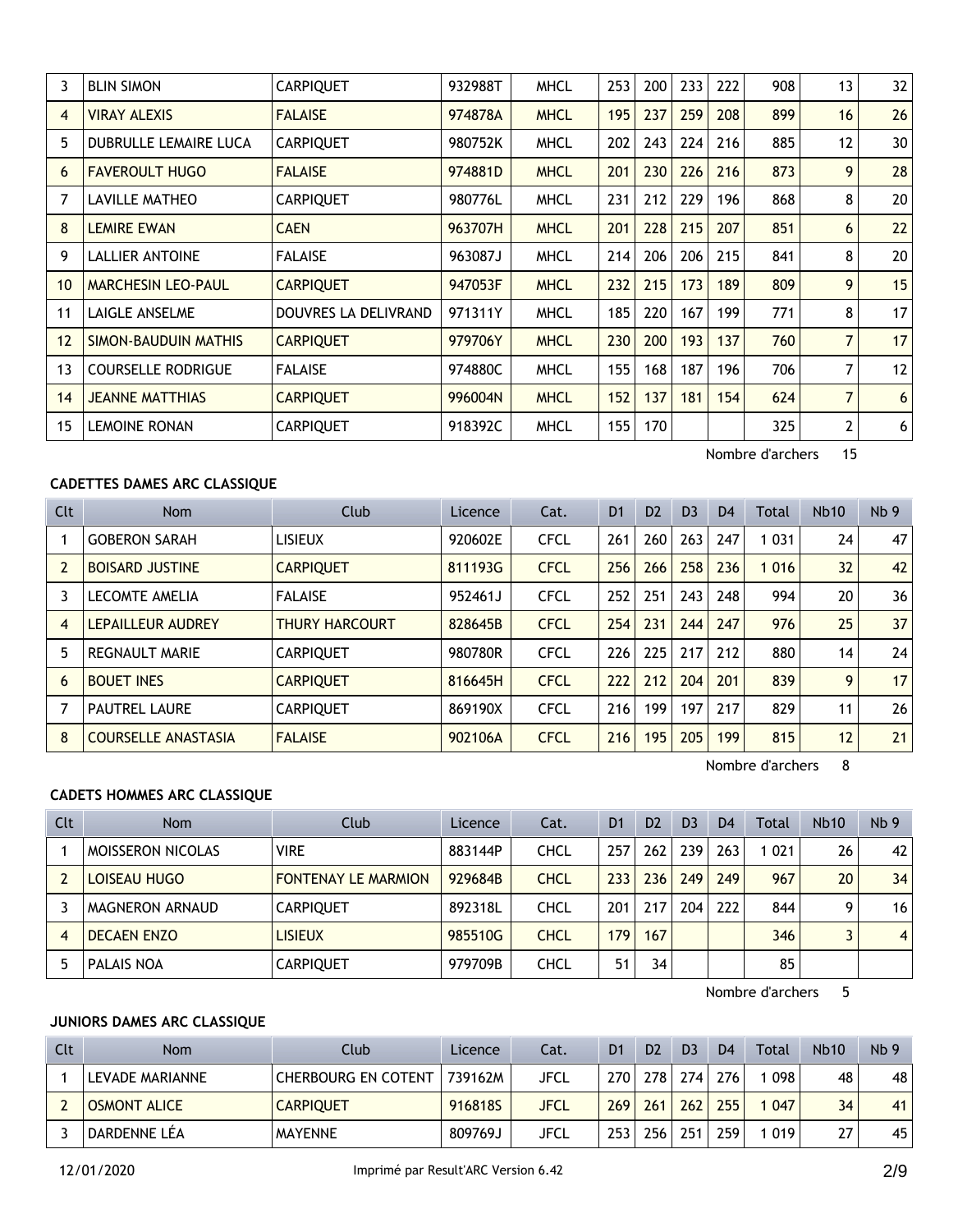| MARIE LUCILE              | CARPIQUET        | 910631S | <b>JFCL</b> | 229     | 222 | 199 | 235 | 885 |    | 24              |
|---------------------------|------------------|---------|-------------|---------|-----|-----|-----|-----|----|-----------------|
| <b>BOUTEILLER CLARYCE</b> | CAEN             | 966600C | JFCL        | $216 +$ | 207 | 233 | 223 | 879 | 12 | 29 <sub>1</sub> |
| <b>COIGNET GABRIELLE</b>  | <b>CARPIQUET</b> | 892307Z | <b>JFCL</b> | 716     | 176 | 210 | 198 | 800 |    | 21              |

# **JUNIORS HOMMES ARC CLASSIQUE**

| Clt            | <b>Nom</b>           | Club                        | Licence | Cat.        | D <sub>1</sub> | D <sub>2</sub> | D <sub>3</sub> | D <sub>4</sub> | Total   | <b>Nb10</b> | Nb <sub>9</sub> |
|----------------|----------------------|-----------------------------|---------|-------------|----------------|----------------|----------------|----------------|---------|-------------|-----------------|
|                | poisson Joris        | <b>CARPIOUET</b>            | 792883E | JHCL        | 272            | 268            | 264            | 250            | 1054    | 33          | 51              |
|                | <b>PALMIER PAUL</b>  | <b>CARPIQUET</b>            | 840439W | JHCL        | 263            | 265            | 260            | 247            | 1 0 3 5 | 26          | 43              |
| 3              | MATHIEU MATTEO       | <b>LISIEUX</b>              | 919177F | JHCL        | 247            | 253            | 252            | 251            | l 003   | 19          | 40              |
| $\overline{4}$ | <b>ROGER JULES</b>   | <b>VIRE</b>                 | 849202W | <b>JHCL</b> | 238            | 242            | 246            | 250            | 976     | 20          | 41              |
| 5              | <b>HAVEL NATHAN</b>  | <b>AMIENS</b>               | 977311V | JHCL        | 243            | 242            | 244            | 233            | 962     | 18          | 36              |
| 6              | <b>GOUPIL THOMAS</b> | <b>MERVILLE FRANCEVILLE</b> | 804521E | <b>JHCL</b> | 237            | 254            | 225            | 233            | 949     | 19          | 31              |

Nombre d'archers 6

## **SENIORS 1 DAMES ARC CLASSIQUE**

| Clt | <b>Nom</b>               | Club                         | Licence | Cat.               | D <sub>1</sub> | D <sub>2</sub> | D <sub>3</sub> | D <sub>4</sub> | Total   | Nb10 | Nb <sub>9</sub> |
|-----|--------------------------|------------------------------|---------|--------------------|----------------|----------------|----------------|----------------|---------|------|-----------------|
|     | <b>LEROUGE FAUSTINE</b>  | <b>AGON COUTAINVILLE</b>     | 823391R | S1FCL              | 265            | 261            | 253            | 242            | 1 0 2 1 | 27   | 45              |
|     | <b>SPITZA CHARLENE</b>   | <b>OUISTREHAM</b>            | 754286B | S1FCL              | 251            | 242            | 248            | 237            | 978     | 15   | 35              |
| 3   | <b>AUDURIER JENNIFER</b> | <b>BAYEUX</b>                | 925413J | S1FCL              | 230            | 249            | 242            | 256            | 977     | 22   | 29              |
| 4   | <b>LEBON ELISE</b>       | <b>CAEN</b>                  | 941467J | S <sub>1</sub> FCL | 209            | 215            | 208            | 233            | 865     | 13   | 17              |
| 5   | SOSNIERZ LUCIE           | <b>HEROUVILLE SAINT CLAI</b> | 621039T | S1FCL              | 214            | 199            | 229            | 216            | 858     | 8    | 27              |
| 6   | <b>GARNIER AURELIE</b>   | <b>CAEN</b>                  | 966981S | S1FCL              | 218            | 218            | 204            | 216            | 856     | 8    | 23              |
|     | DELOZIER MELINA          | <b>CARPIOUET</b>             | 736755W | S1FCL              | 214            | 200            | 213            | 206            | 833     | 9    | 12              |
| 8   | <b>HERIN CONTANCE</b>    | <b>COURSEULLES SUR MER</b>   | 928447G | S <sub>1</sub> FCL | 165            | 174            | 161            | 131            | 631     | 5    | 8               |
| 9   | <b>LACOUR JULIE</b>      | <b>ARGENCES</b>              | 710142U | S1FCL              | 133            | 164            | 167            | 138            | 602     | 14   | 5               |

Nombre d'archers 9

#### **SENIORS 1 HOMMES ARC CLASSIQUE**

| Clt            | Nom                      | Club                         | Licence | Cat.               | D <sub>1</sub> | D <sub>2</sub> | D <sub>3</sub> | D <sub>4</sub> | Total   | <b>Nb10</b> | Nb <sub>9</sub> |
|----------------|--------------------------|------------------------------|---------|--------------------|----------------|----------------|----------------|----------------|---------|-------------|-----------------|
|                | <b>FRIN ALEXIS</b>       | <b>LIFFRE</b>                | 400965G | S <sub>1</sub> HCL | 292            | 292            | 292            | 295            | 1 1 7 1 | 92          | 27              |
| $\overline{2}$ | <b>MEYER PASCAL</b>      | DOUVRES LA DELIVRAND         | 649972S | S <sub>1</sub> HCL | 261            | 258            | 274            | 261            | 1 0 5 4 | 31          | 49              |
| 3              | <b>LAVALLEY CEDRIC</b>   | ST HILAIRE DU HARCOUE        | 372758X | S1HCL              | 266            | 252            | 261            | 265            | 1 0 4 4 | 35          | 39              |
| $\overline{4}$ | ROUVILLER AXEL           | <b>HEROUVILLE SAINT CLAI</b> | 718250G | S <sub>1</sub> HCL | 265            | 253            | 255            | 255            | 1 0 2 8 | 36          | 38              |
| 5              | <b>BENOIST MARKYANN</b>  | DOUVRES LA DELIVRAND         | 941077K | S <sub>1</sub> HCL | 261            | 243            | 238            | 257            | 999     | 27          | 38              |
| 6              | <b>TRUFFAUT MAXIME</b>   | <b>AGNEAUX</b>               | 687187T | S <sub>1</sub> HCL | 259            | 258            | 235            | 245            | 997     | 24          | 48              |
| 7              | LEFEBVRE GUILLAUME       | <b>CARPIQUET</b>             | 426100C | S <sub>1</sub> HCL | 255            | 252            | 243            | 238            | 988     | 17          | 46              |
| 8              | <b>HEBERT DAMIEN</b>     | <b>CAEN</b>                  | 785039D | S <sub>1</sub> HCL | 255            | 255            | 237            | 240            | 987     | 21          | 39              |
| 9              | MOUDOULAUD TIMOTHY       | <b>HEROUVILLE SAINT CLAI</b> | 715827Y | S <sub>1</sub> HCL | 244            | 242            | 258            | 239            | 983     | 16          | 40              |
| 10             | <b>LACOLLEY FRANCOIS</b> | <b>CARPIQUET</b>             | 940818D | S1HCL              | 250            | 238            | 233            | 245            | 966     | 16          | 39              |
| 11             | PEREGRAIN ROMAIN         | <b>MERVILLE FRANCEVILLE</b>  | 874559H | S1HCL              | 239            | 255            | 224            | 244            | 962     | 21          | 29              |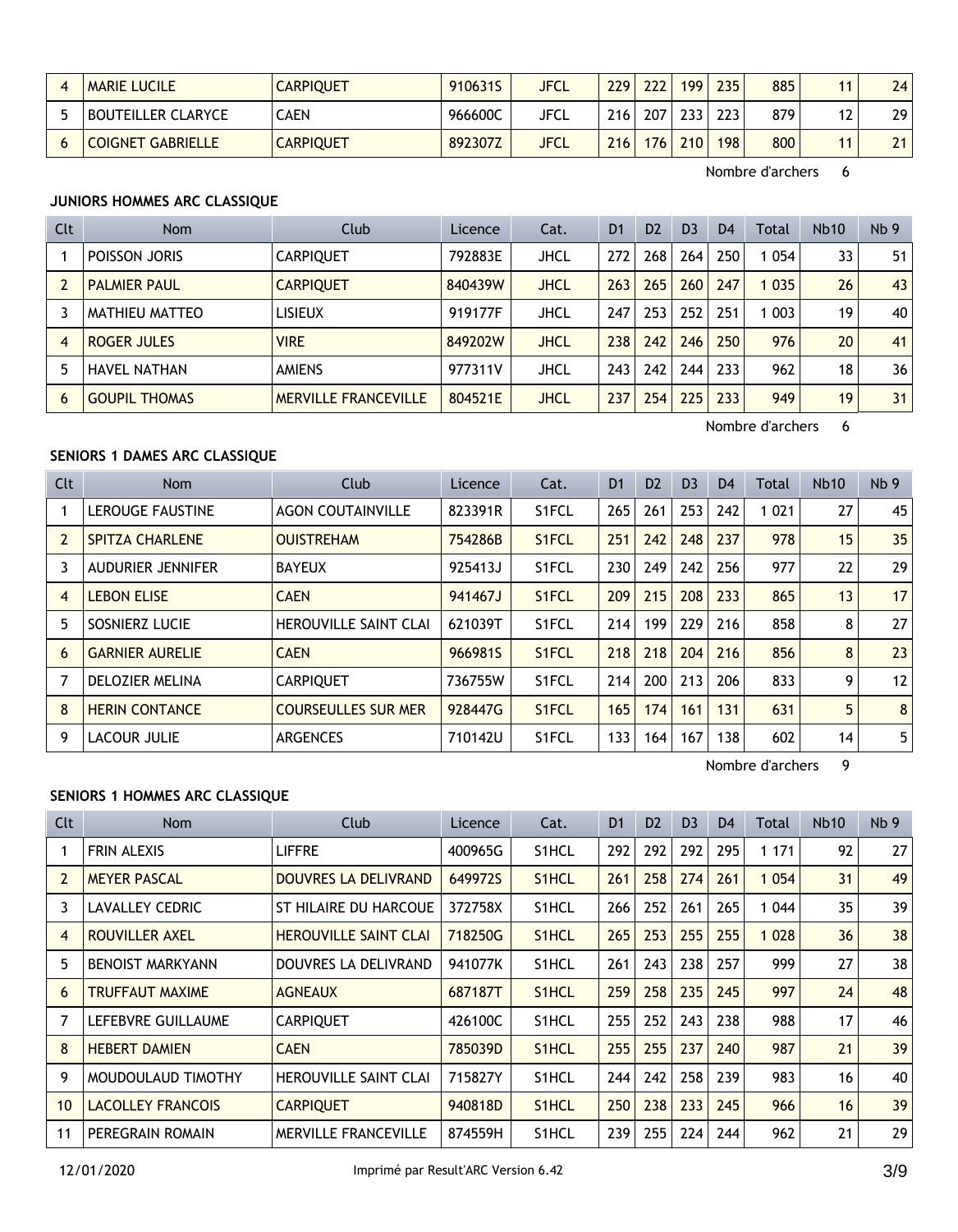| 12 | <b>TILLIEZ THOMAS</b> | <b>FONTENAY LE MARMION</b> | 965186R | S <sub>1</sub> HCL | 232 | 226 | 230 | 232 | 920 | 11 | 26              |
|----|-----------------------|----------------------------|---------|--------------------|-----|-----|-----|-----|-----|----|-----------------|
| 13 | <b>LANGLOIS PAUL</b>  | <b>CAEN</b>                | 749305M | S <sub>1</sub> HCL | 221 | 228 | 211 | 233 | 893 | 15 | 261             |
| 14 | <b>MARIE DILAN</b>    | <b>CAEN</b>                | 977155A | S <sub>1</sub> HCL | 210 | 227 | 221 | 222 | 880 | Q  | 28 <sup>1</sup> |
| 15 | <b>GOUPIL YOANN</b>   | <b>BAYEUX</b>              | 628446U | S <sub>1</sub> HCL | 212 | 223 | 218 | 218 | 871 | 11 | 20 <sub>1</sub> |
| 16 | <b>CORBET REMY</b>    | <b>CARPIOUET</b>           | 981960Y | S <sub>1</sub> HCL | 159 | 134 | 133 | 150 | 576 |    | 71              |
|    | MOUTIER JULIEN        | <b>CARPIQUET</b>           | 971287X | S <sub>1</sub> HCL | 121 | 116 |     |     | 237 |    | <u>6</u>        |

# **SENIORS 2 DAMES ARC CLASSIQUE**

| <b>Clt</b>     | <b>Nom</b>                 | Club                        | Licence | Cat.               | D <sub>1</sub> | D <sub>2</sub> | D <sub>3</sub> | D <sub>4</sub> | Total   | <b>Nb10</b> | Nb <sub>9</sub> |
|----------------|----------------------------|-----------------------------|---------|--------------------|----------------|----------------|----------------|----------------|---------|-------------|-----------------|
| 1              | <b>DUPONT MARIE-LAURE</b>  | <b>FALAISE</b>              | 782121G | S <sub>2</sub> FCL | 257            | 247            | 260            | 249            | 1 0 1 3 | 23          | 44              |
| $\overline{2}$ | <b>FRIEDRICH ISABELLE</b>  | <b>MERVILLE FRANCEVILLE</b> | 670980B | S <sub>2</sub> FCL | 230            | 266            | 256            | 258            | 1 0 1 0 | 32          | 41              |
| 3              | <b>COSSALTER ALEXANDRA</b> | <b>VILLERS SUR MER</b>      | 954330R | S <sub>2</sub> FCL | 251            | 241            | 238            | 249            | 979     | 23          | 30 <sup>°</sup> |
| 4              | <b>LEMARIE SABRINA</b>     | <b>VILLERS SUR MER</b>      | 919406E | S <sub>2</sub> FCL | 232            | 248            | 243            | 243            | 966     | 12          | 39              |
| 5              | <b>LERIBAULT SANDRINE</b>  | <b>AGNEAUX</b>              | 792975E | S <sub>2</sub> FCL | 248            | 230            | 236            | 246            | 960     | 17          | 38              |
| 6              | <b>LECLERC BERANGERE</b>   | <b>LISIEUX</b>              | 960088Z | S <sub>2</sub> FCL | 245            | 239            | 218            | 241            | 943     | 19          | 28              |
| 7              | <b>PAUTREL ANNIE</b>       | <b>CARPIQUET</b>            | 909571P | S <sub>2</sub> FCL | 252            | 233            | 217            | 235            | 937     | 20          | 29              |
| 8              | <b>BROSSARD CHRISTELLE</b> | <b>LE MANS</b>              | 792082J | S <sub>2</sub> FCL | 231            | 236            | 231            | 234            | 932     | 11          | 33              |
| 9              | POISSON NATHALIE           | <b>CARPIQUET</b>            | 931214P | S <sub>2</sub> FCL | 229            | 230            | 236            | 227            | 922     | 12          | 34              |
| 10             | LE CALVEZ-BESNARD KATIA    | <b>COURSEULLES SUR MER</b>  | 747969K | S <sub>2</sub> FCL | 244            | 224            | 215            | 217            | 900     | 15          | 20              |
| 11             | <b>SALLES CELINE</b>       | <b>FONTENAY LE MARMION</b>  | 890015H | S <sub>2</sub> FCL | 218            | 227            | 202            | 234            | 881     | 8           | 30 <sup>°</sup> |
| 12             | ROUSSELET ELISABETH        | <b>CAEN</b>                 | 598229Z | S <sub>2</sub> FCL | 207            | 232            | 216            | 204            | 859     | 11          | 18              |
| 13             | JUGAN VÉRONIQUE            | <b>MONTEBOURG</b>           | 933388C | S2FCL              | 193            | 204            | 197            | 219            | 813     | 7           | 18              |
| 14             | <b>REYNAUD LAURENCE</b>    | <b>CARPIQUET</b>            | 854281S | S <sub>2</sub> FCL | 161            | 185            | 196            | 229            | 771     | 12          | 13              |
| 15             | <b>LACOUR SONIA</b>        | <b>ARGENCES</b>             | 791033U | S2FCL              | 166            | 205            | 205            | 176            | 752     | 16          | 16              |
| 16             | <b>LAVERGNE CATHERINE</b>  | <b>MERVILLE FRANCEVILLE</b> | 872646D | S <sub>2</sub> FCL | 188            | 155            | 115            | 115            | 573     | 3           | 9 <sup>1</sup>  |
| 17             | <b>RIHOUEY FLORENCE</b>    | DOUVRES LA DELIVRAND        | 965166U | S2FCL              | 238            | 235            |                |                | 473     | 10          | 17              |
| 18             | <b>TIREL AGNES</b>         | <b>AGNEAUX</b>              | 888507U | S <sub>2</sub> FCL | 243            | 224            |                |                | 467     | 12          | 9 <sup>1</sup>  |

Nombre d'archers 18

#### **SENIORS 2 HOMMES ARC CLASSIQUE**

| Clt                     | <b>Nom</b>                | Club                         | <b>Licence</b> | Cat.               | D <sub>1</sub> | D <sub>2</sub> | D <sub>3</sub> | D <sub>4</sub> | Total   | <b>Nb10</b> | Nb <sub>9</sub> |
|-------------------------|---------------------------|------------------------------|----------------|--------------------|----------------|----------------|----------------|----------------|---------|-------------|-----------------|
|                         | <b>GUESDON OLIVIER</b>    | <b>CAEN</b>                  | 701655U        | S2HCL              | 258            | 276            | 266            | 270            | 1 0 7 0 | 36          | 50              |
| $\overline{\mathbf{c}}$ | <b>CHAPON THIERRY</b>     | <b>HEROUVILLE SAINT CLAI</b> | 800075X        | S <sub>2</sub> HCL | 273            | 259            | 266            | 257            | 1 0 5 5 | 34          | 42              |
| 3                       | <b>CAPDEVILA PHILIPPE</b> | <b>OUISTREHAM</b>            | 914836M        | S <sub>2</sub> HCL | 252            | 257            | 262            | 265            | 1 0 3 6 | 23          | 52              |
| $\overline{4}$          | <b>EPINETTE NICOLAS</b>   | <b>OUISTREHAM</b>            | 369277N        | S <sub>2</sub> HCL | 260            | 257            | 254            | 262            | 1 0 3 3 | 28          | 42              |
| 5                       | <b>FLANDRIN PHILIPPE</b>  | <b>MERVILLE FRANCEVILLE</b>  | 901235D        | S <sub>2</sub> HCL | 249            | 261            | 268            | 251            | 1 0 2 9 | 27          | 51              |
| 6                       | <b>LEVADE PHILIPPE</b>    | <b>CARPIOUET</b>             | 704702F        | S <sub>2</sub> HCL | 266            | 247            | 250            | 259            | 1 0 2 2 | 32          | 42              |
| 7                       | <b>HERIN CHRISTOPHE</b>   | <b>COURSEULLES SUR MER</b>   | 932170D        | S <sub>2</sub> HCL | 249            | 255            | 261            | 257            | 1 0 2 2 | 29          | 39              |
| 8                       | <b>GILLES PHILIPPE</b>    | <b>VILLERS SUR MER</b>       | 799709Z        | S <sub>2</sub> HCL | 255            | 243            | 249            | 253            | 1 0 0 0 | 21          | 36              |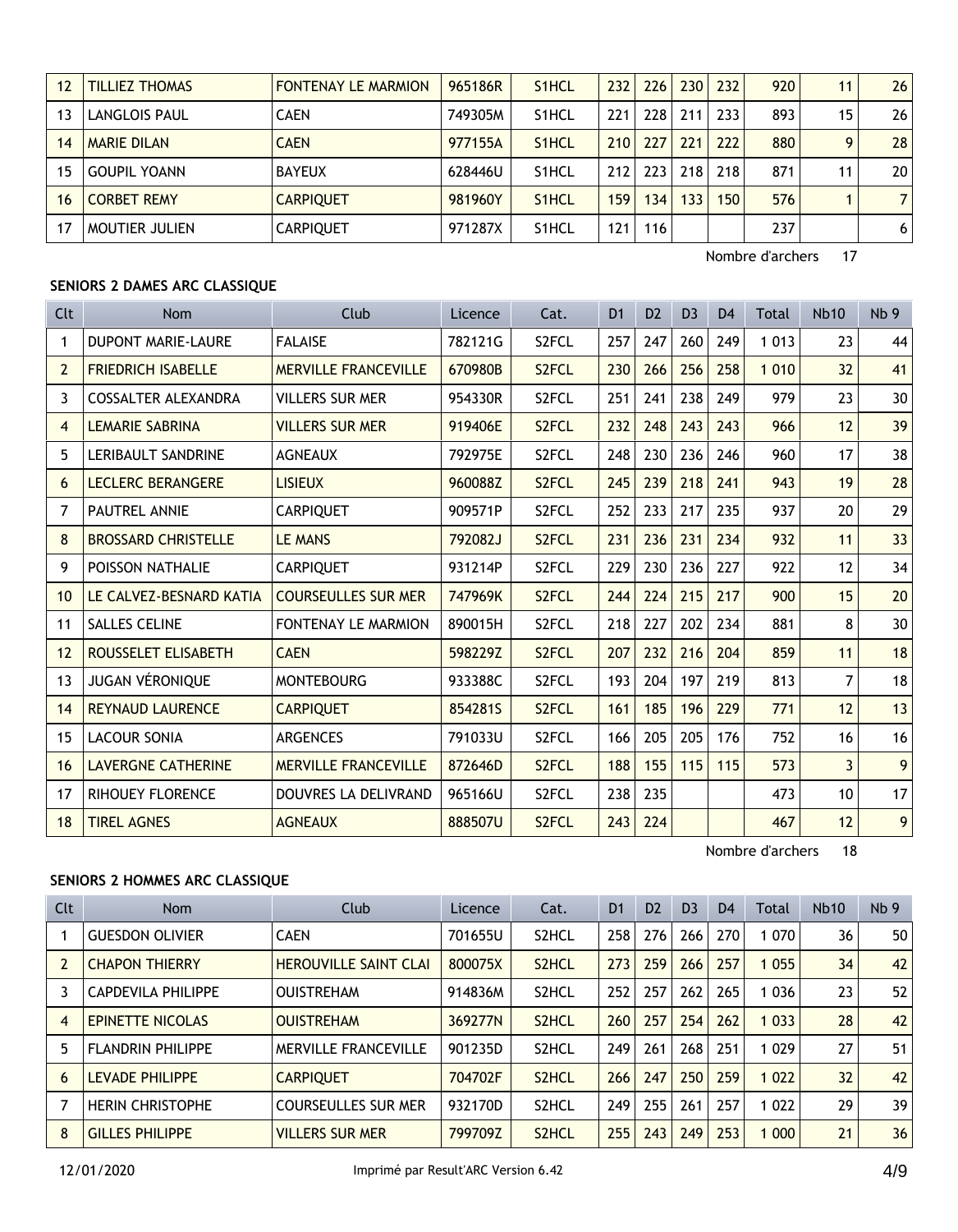| 9  | <b>CLOUARD OLIVIER</b>    | <b>HEROUVILLE SAINT CLAI</b> | 798793D | S2HCL              | 250 | 239 | 253 | 257 | 999 | 36 | 36 |
|----|---------------------------|------------------------------|---------|--------------------|-----|-----|-----|-----|-----|----|----|
| 10 | <b>ETARD CHRISTOPHE</b>   | <b>CAEN</b>                  | 811327C | S2HCL              | 260 | 248 | 244 | 243 | 995 | 28 | 40 |
| 11 | <b>LAIR CLAUDE</b>        | <b>LISIEUX</b>               | 960077M | S2HCL              | 249 | 246 | 236 | 263 | 994 | 26 | 28 |
| 12 | <b>GOSSELIN JEROME</b>    | <b>LISIEUX</b>               | 926874X | S <sub>2</sub> HCL | 258 | 251 | 243 | 215 | 967 | 25 | 28 |
| 13 | <b>GOBERON FRANCK</b>     | <b>LISIEUX</b>               | 920598A | S2HCL              | 239 | 232 | 242 | 242 | 955 | 21 | 34 |
| 14 | <b>BASLY BENOIT</b>       | <b>ST PIERRE SUR DIVES</b>   | 448032S | S2HCL              | 250 | 239 | 233 | 226 | 948 | 20 | 30 |
| 15 | <b>DEGUETTE DIDIER</b>    | <b>CAEN</b>                  | 941438C | S2HCL              | 233 | 237 | 245 | 222 | 937 | 13 | 30 |
| 16 | <b>RICHARD MICKAEL</b>    | <b>FALAISE</b>               | 900009W | S <sub>2</sub> HCL | 230 | 233 | 239 | 229 | 931 | 20 | 25 |
| 17 | <b>BALLY STEPHANE</b>     | <b>CAEN</b>                  | 941479X | S2HCL              | 247 | 235 | 221 | 212 | 915 | 15 | 30 |
| 18 | <b>YVETOT BASTIEN</b>     | <b>VERSON</b>                | 959352Z | S2HCL              | 216 | 232 | 229 | 237 | 914 | 15 | 32 |
| 19 | <b>GRENTE SAMUEL</b>      | <b>BAYEUX</b>                | 920132U | S2HCL              | 218 | 244 | 228 | 209 | 899 | 10 | 30 |
| 20 | <b>MATHIEU MARC</b>       | <b>LISIEUX</b>               | 826986Y | S <sub>2</sub> HCL | 230 | 231 | 219 | 218 | 898 | 14 | 25 |
| 21 | <b>AUGUE PASCAL</b>       | <b>CARPIQUET</b>             | 861508X | S2HCL              | 217 | 213 | 222 | 223 | 875 | 14 | 16 |
| 22 | <b>LOISEAU NATHANAEL</b>  | <b>FONTENAY LE MARMION</b>   | 950522B | S2HCL              | 232 | 226 | 197 | 219 | 874 | 11 | 25 |
| 23 | <b>COLL CHRISTOPHE</b>    | <b>CARPIQUET</b>             | 846024S | S2HCL              | 207 | 213 | 211 | 225 | 856 | 12 | 17 |
| 24 | <b>DELOZIER THIERRY</b>   | <b>BAYEUX</b>                | 731931C | S <sub>2</sub> HCL | 207 | 181 | 200 | 236 | 824 | 12 | 23 |
| 25 | <b>MARIE ERIC</b>         | <b>CARPIQUET</b>             | 910629P | S2HCL              | 212 | 197 | 203 | 168 | 780 | 12 | 16 |
| 26 | <b>LENORMAND EMMANUEL</b> | <b>CARPIQUET</b>             | 988709J | S <sub>2</sub> HCL | 195 | 183 | 183 | 206 | 767 | 9  | 10 |
| 27 | <b>ALLIX MICHAEL</b>      | MERVILLE FRANCEVILLE         | 942879U | S2HCL              | 246 | 257 | 147 |     | 650 | 21 | 26 |
| 28 | <b>REZONVILLE GILLES</b>  | <b>VERSON</b>                | 913376A | S2HCL              | 233 | 231 |     |     | 464 |    |    |
| 29 | <b>ANNE CYRIL</b>         | <b>BAYEUX</b>                | 701634W | S2HCL              | 228 | 227 |     |     | 455 | 10 | 12 |

# **SENIORS 3 DAMES ARC CLASSIQUE**

| Clt | <b>Nom</b>                           | Club                   | Licence | Cat.  | D <sub>1</sub> | D <sub>2</sub>   | D <sub>3</sub> | D <sub>4</sub> | Total | <b>Nb10</b> | Nb <sub>9</sub> |
|-----|--------------------------------------|------------------------|---------|-------|----------------|------------------|----------------|----------------|-------|-------------|-----------------|
|     | REGNAULT JACQUELINE                  | <b>OUISTREHAM</b>      | 962879H | S3FCL | 244.           | 241              | 235            | 228            | 948   | 20          | 29              |
|     | <b>BUFFET SYLVIANE</b>               | <b>LISIEUX</b>         | 878899A | S3FCL | 201            | 224              | 202            | 232            | 859   | 10          | 25              |
|     | <b>BARBANCHON MARIE-LAURE BAYEUX</b> |                        | 921974W | S3FCL | 196            | 215              | 190            | 212            | 813   | 10          | 21              |
|     | <b>MURAIL FRANCOISE</b>              | <b>VILLERS SUR MER</b> | 827827M | S3FCL | 237            | 154 <sub>1</sub> | 204            | 175            | 770   | 10          | 21              |

Nombre d'archers 4

#### **SENIORS 3 HOMMES ARC CLASSIQUE**

| <b>Clt</b> | <b>Nom</b>              | Club                        | Licence | Cat.  | D <sub>1</sub> | D <sub>2</sub> | D <sub>3</sub> | D <sub>4</sub> | Total   | <b>Nb10</b> | Nb <sub>9</sub> |
|------------|-------------------------|-----------------------------|---------|-------|----------------|----------------|----------------|----------------|---------|-------------|-----------------|
|            | REGNAULT JEAN-LOUIS     | <b>AGNEAUX</b>              | 221197G | S3HCL | 271            | 267            | 242            | 270            | 050     | 35          | 45              |
|            | <b>VALLEE JEAN PAUL</b> | <b>CAEN</b>                 | 275539Z | S3HCL | 260            | 260            | 250            | 261            | 1 0 3 1 | 20          | 52              |
|            | <b>DURAND PHILIPPE</b>  | <b>CAEN</b>                 | 466148H | S3HCL | 250            | 269            | 249            | 237            | 005     | 29          | 41              |
| 4          | <b>FAUCON ALAIN</b>     | <b>ARGENCES</b>             | 374774N | S3HCL | 257            | 248            | 243            | 245            | 993     | 27          | 36              |
|            | JEANNE DIDIER           | <b>FONTENAY LE MARMION</b>  | 954708B | S3HCL | 253            | 255            | 243            | 241            | 992     | 22          | 34              |
| 6          | <b>RICHARD DANIEL</b>   | <b>MERVILLE FRANCEVILLE</b> | 656486X | S3HCL | 264            | 246            | 263            | 215            | 988     | 32          | 35              |
|            | LATUR GILLES            | <b>BAYEUX</b>               | 921984G | S3HCL | 228            | 247            | 262            | 251            | 988     | 25          | 32              |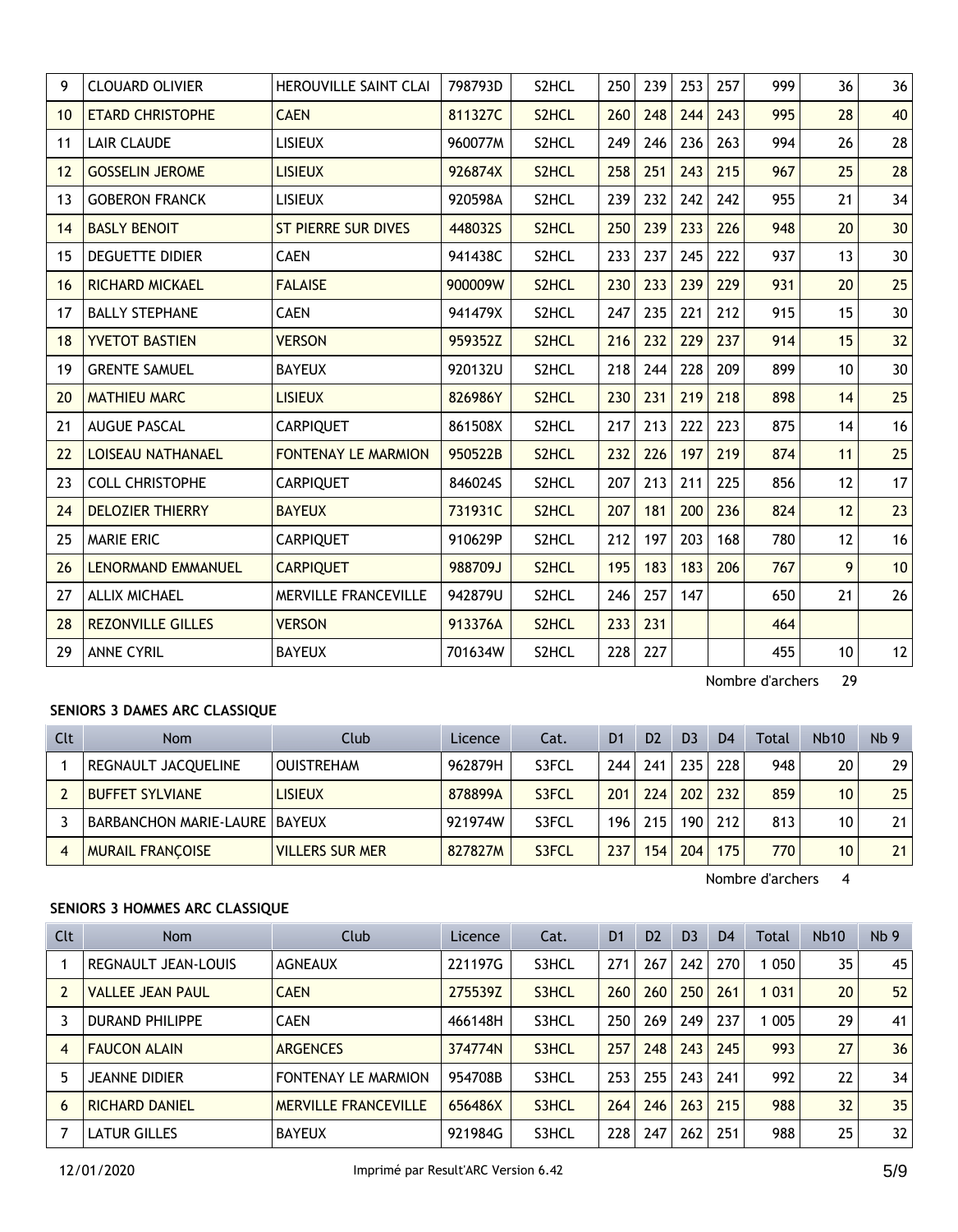| 8  | <b>COQUET GILBERT</b>     | <b>VILLERS SUR MER</b>      | 954339A | S3HCL | 227 | 248 | 256 | 249 | 980 | 23             | 32                      |
|----|---------------------------|-----------------------------|---------|-------|-----|-----|-----|-----|-----|----------------|-------------------------|
| 9  | <b>FALHUN PAUL</b>        | <b>AGNEAUX</b>              | 906112E | S3HCL | 238 | 245 | 245 | 246 | 974 | 21             | 29                      |
| 10 | <b>TAVENNE LAURENT</b>    | <b>LISIEUX</b>              | 718485M | S3HCL | 250 | 230 | 244 | 244 | 968 | 17             | 35                      |
| 11 | <b>HAUTEUR MARC</b>       | <b>CARPIQUET</b>            | 717062R | S3HCL | 237 | 252 | 239 | 240 | 968 | 14             | 33                      |
| 12 | LEPELLETIER CHARLES       | <b>COURSEULLES SUR MER</b>  | 826665Z | S3HCL | 235 | 240 | 234 | 240 | 949 | 18             | 30                      |
| 13 | <b>VAUTIER MARCEL</b>     | MERVILLE FRANCEVILLE        | 895277C | S3HCL | 237 | 249 | 231 | 231 | 948 | 18             | 27                      |
| 14 | <b>DELAMARCHE MICHEL</b>  | <b>ST PIERRE SUR DIVES</b>  | 040881L | S3HCL | 230 | 251 | 235 | 229 | 945 | 15             | 32                      |
| 15 | MALHERBE CHRISTIAN        | DOUVRES LA DELIVRAND        | 347420F | S3HCL | 224 | 246 | 236 | 215 | 921 | 19             | 27                      |
| 16 | <b>GORGE PHILIPPE</b>     | <b>CAEN</b>                 | 845572A | S3HCL | 228 | 227 | 223 | 219 | 897 | 15             | 27                      |
| 17 | <b>BONILLO ROBERT</b>     | <b>BAYEUX</b>               | 753455Y | S3HCL | 227 | 231 | 215 | 224 | 897 | 8              | 27                      |
| 18 | <b>BOCE JEAN MARC</b>     | <b>CARPIQUET</b>            | 790318S | S3HCL | 221 | 234 | 218 | 199 | 872 | 14             | 24                      |
| 19 | <b>VAUTIER CHRISTIAN</b>  | <b>AGNEAUX</b>              | 433580H | S3HCL | 227 | 218 | 203 | 223 | 871 | 11             | 24                      |
| 20 | <b>BARON PATRICK</b>      | <b>BAYEUX</b>               | 921978A | S3HCL | 209 | 222 | 212 | 224 | 867 | $\overline{7}$ | 23                      |
| 21 | <b>FOUET NOEL</b>         | <b>LISIEUX</b>              | 968019V | S3HCL | 222 | 217 | 198 | 225 | 862 | 9              | 30                      |
| 22 | <b>VERITE BERNARD</b>     | <b>COURSEULLES SUR MER</b>  | 778203Y | S3HCL | 200 | 223 | 225 | 209 | 857 | 12             | 26                      |
| 23 | LEBREDONCHEL ALAIN        | <b>LISIEUX</b>              | 855698G | S3HCL | 212 | 219 | 204 | 221 | 856 | 17             | 21                      |
| 24 | <b>SPILLER MARC</b>       | <b>DOUVRES LA DELIVRAND</b> | 889926L | S3HCL | 233 | 231 | 238 | 150 | 852 | 17             | 21                      |
| 25 | <b>GUINCESTRE FABRICE</b> | <b>ARGENCES</b>             | 826754W | S3HCL | 189 | 196 | 201 | 216 | 802 | 5              | 19                      |
| 26 | <b>GUEDE JEAN-PIERRE</b>  | <b>BAYEUX</b>               | 916327H | S3HCL | 202 | 220 | 177 | 200 | 799 | 13             | 21                      |
| 27 | <b>DAUMESNIL GERARD</b>   | <b>ARGENCES</b>             | 390085F | S3HCL | 217 | 223 |     |     | 440 | 5              | 10                      |
| 28 | <b>GELHAY MICHEL</b>      | <b>VERSON</b>               | 270658U | S3HCL | 212 | 226 |     |     | 438 | 11             | 5 <sup>1</sup>          |
| 29 | MAY DOMINIQUE             | CARPIQUET                   | 910258L | S3HCL | 183 | 182 |     |     | 365 | 5              | $\overline{\mathbf{3}}$ |

# **CADETS HOMMES ARC A POULIES**

| Clt | <b>Nom</b>          | Club             | Licence | Cat. | D <sub>1</sub> | D <sub>2</sub> | D3  | D <sub>4</sub> | Total | <b>Nb10</b> | Nb <sub>9</sub> |
|-----|---------------------|------------------|---------|------|----------------|----------------|-----|----------------|-------|-------------|-----------------|
|     | TAIVAN TEMUULEN     | <b>CARPIOUET</b> | 975426W | снсо | 250            | 268            | 267 | 269            | 054   | 21          | 71              |
|     | <b>AUGUE NATHAN</b> | <b>CARPIQUET</b> | 861507W | CHCO | 262            | 263            | 257 | 249            | 031   | 16          | 62              |
|     | <b>BUREL NAEL</b>   | ARGENCES         | 797562R | снсо | 257            | 253            | 235 | 231            | 976.  | 14          | 59              |

Nombre d'archers 3

#### **JUNIORS HOMMES ARC A POULIES**

| Clt | Nom                    | Club                | Licence | Cat. | D1  | D <sub>2</sub> | D <sub>3</sub>   | D <sub>4</sub> | Total | <b>Nb10</b> | Nb <sub>9</sub> |
|-----|------------------------|---------------------|---------|------|-----|----------------|------------------|----------------|-------|-------------|-----------------|
|     | <b>PALY JOCELIN</b>    | FONTENAY LE MARMION | 793134C | JHCO | 277 | 277            | 268              | 277            | 099   | 27          | 87              |
|     | <b>FONTAINE DAMIEN</b> | <b>CARPIQUET</b>    | 811195J | JHCO | 266 | 251            | 270 <sub>1</sub> | 266            | 053   | 17          | 76              |

Nombre d'archers 2

# **SENIORS 1 HOMMES ARC A POULIES**

| Clt | Nom                   | Club                       | Licence | Cat.  | D1  | D <sub>2</sub> | D <sub>3</sub> | D <sub>4</sub> | Total | <b>Nb10</b> | Nb <sub>9</sub> |
|-----|-----------------------|----------------------------|---------|-------|-----|----------------|----------------|----------------|-------|-------------|-----------------|
|     | <b>BRISSON PIERRE</b> | LIFFRE                     | 599750C | S1HCC | 292 | 288            | 290            | 286            | 156   | 76          | 44              |
|     | <b>ENGELS THOMAS</b>  | <b>COURSEULLES SUR MER</b> | 702538D | S1HCO | 285 | 284            | 281            | 289            | 139   | 59          | 61              |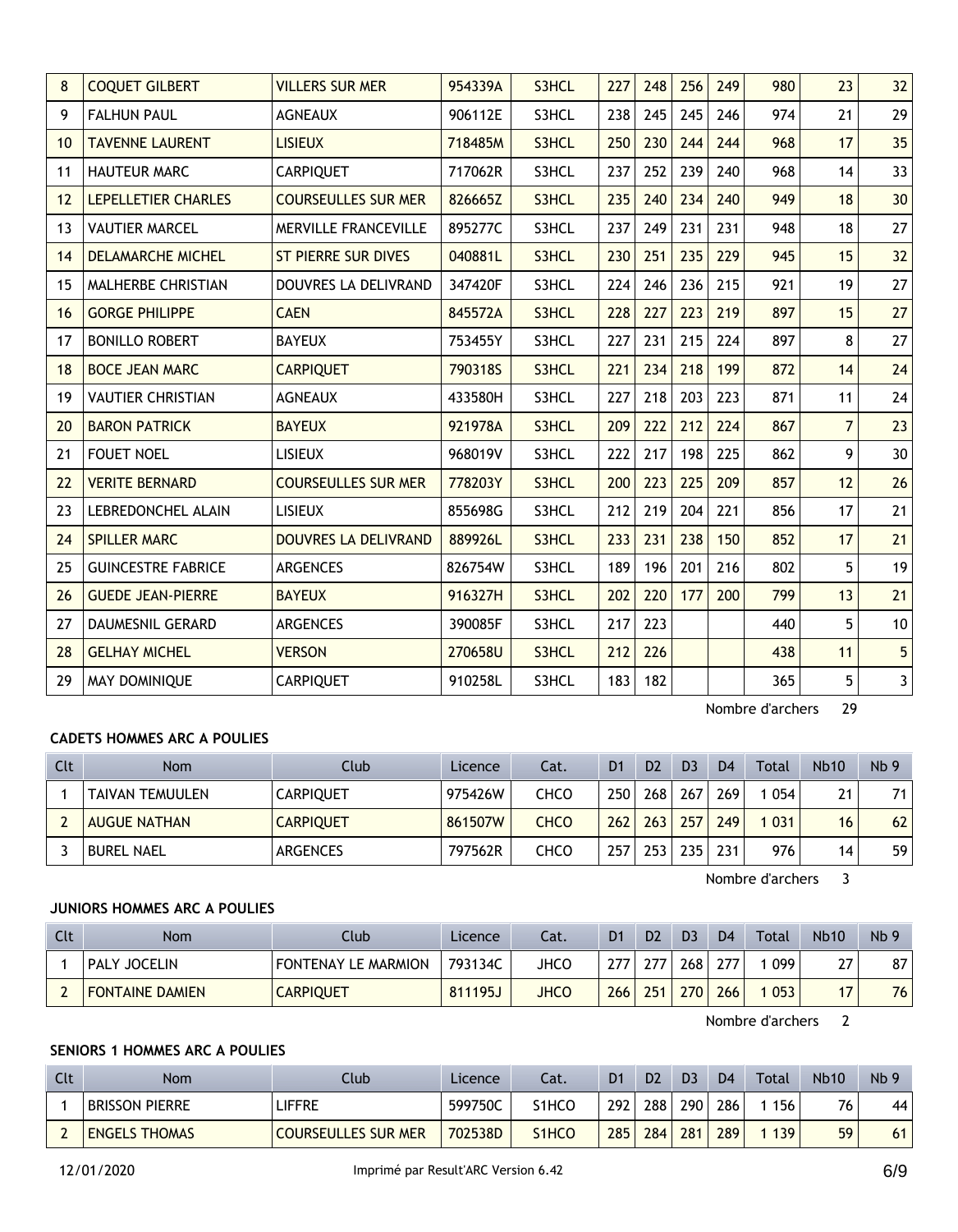| VILLEROY JEAN-SEBASTIEN | <b>ARGENCES</b>  | 690137Z | S <sub>1</sub> HCO              | 269  | 283 | 276 | 264 | 092 | 34 | 80 <sup>°</sup> |
|-------------------------|------------------|---------|---------------------------------|------|-----|-----|-----|-----|----|-----------------|
| <b>MARIE GWENAEL</b>    | <b>CARPIOUET</b> | 930671Z | S <sub>1</sub> H <sub>CO</sub>  | 2331 | 243 | 217 | 240 | 933 | 8  | 43 <sub>1</sub> |
| <b>BETHON GUILLAUME</b> | <b>CARPIOUET</b> | 920409V | S <sub>1</sub> HCO              | 235  | 207 | 237 | 239 | 918 |    | 37 <sup>2</sup> |
| LECUYER FRANCOIS        | <b>VIRE</b>      | 766964G | S <sub>1</sub> H <sub>C</sub> O | 281  | 276 |     |     | 557 | 19 | 39              |

## **SENIORS 2 DAMES ARC A POULIES**

| Clt | <b>Nom</b>              | Club                   | Licence | Cat.                           | D <sub>1</sub> | D <sub>2</sub> | D <sub>3</sub> | D <sub>4</sub> | Total | <b>Nb10</b> | Nb <sub>9</sub> |
|-----|-------------------------|------------------------|---------|--------------------------------|----------------|----------------|----------------|----------------|-------|-------------|-----------------|
|     | ROTROU ANNE MARIE       | <b>CARPIOUET</b>       | 909835B | S <sub>2</sub> FCO             | 277            | 281            | 276            | 272            | 1 106 | 33          | 80 <sup>1</sup> |
|     | <b>DARCILLON CECILE</b> | <b>LONS LE SAUNIER</b> | 771397A | S <sub>2</sub> FCO             | 271            | 281            | 276            | 266            | 1094  | 28          | 86              |
|     | POULINGUE VALERIE       | ST PIERRE SUR DIVES    | 814319E | S <sub>2</sub> FC <sub>O</sub> | 273.           | 275            | 268            | 274            | 090   | 29          | 78              |
| 4   | <b>CHEREL DOMINIOUE</b> | ST PIERRE SUR DIVES    | 971974U | S <sub>2</sub> FCO             | 268            | 254            | 266            | 267            | 1055  | 16          | 78              |
| 5   | <b>BASLY CATHERINE</b>  | ST PIERRE SUR DIVES    | 954639B | S <sub>2</sub> FCO             | 266            | 259            | 238            | 261            | 1 024 | 18          | 62              |
| 6   | LE MARCHAND MAGALI      | ST PIERRE SUR DIVES    | 742397D | S <sub>2</sub> FCO             | 274            | 281            |                |                | 555   | 18          | 39              |

Nombre d'archers 6

## **SENIORS 2 HOMMES ARC A POULIES**

| Clt            | Nom                       | Club                        | Licence | Cat.                           | D <sub>1</sub> | D <sub>2</sub> | D <sub>3</sub> | D <sub>4</sub> | Total   | <b>Nb10</b> | Nb <sub>9</sub> |
|----------------|---------------------------|-----------------------------|---------|--------------------------------|----------------|----------------|----------------|----------------|---------|-------------|-----------------|
|                | LECARPENTIER OLIVIER      | ST PIERRE SUR DIVES         | 647378X | S2HCO                          | 291            | 291            | 291            | 290            | 1 1 6 3 | 83          | 37 <sup>2</sup> |
| $\overline{2}$ | <b>POULINGUE OLIVIER</b>  | ST PIERRE SUR DIVES         | 672124V | S <sub>2</sub> HC <sub>O</sub> | 290            | 290            | 288            | 290            | 1 1 5 8 | 78          | 42              |
| 3              | <b>DARCILLON DENIS</b>    | <b>FONTENAY LE MARMION</b>  | 771395Y | S2HCO                          | 289            | 284            | 284            | 284            | 1 1 4 1 | 62          | 57              |
| 4              | <b>LEPETIT KARIM</b>      | <b>COURSEULLES SUR MER</b>  | 747973P | S <sub>2</sub> HC <sub>O</sub> | 281            | 283            | 279            | 278            | 1 1 2 1 | 45          | 71              |
| 5              | <b>BOUVIER DIDIER</b>     | <b>FALAISE</b>              | 632560R | S2HCO                          | 282            | 280            | 267            | 278            | 1 107   | 43          | 70              |
| 6              | <b>OUZOUF CHRISTOPHE</b>  | <b>ARGENCES</b>             | 826745L | S <sub>2</sub> HC <sub>O</sub> | 278            | 278            | 273            | 277            | 1 1 0 6 | 31          | 84              |
| $\overline{7}$ | <b>CARVILLE WILLIAM</b>   | CAEN                        | 693837W | S2HCO                          | 273            | 277            | 268            | 274            | 1 0 9 2 | 32          | 80              |
| 8              | <b>BOUCE DAVID</b>        | <b>ARGENCES</b>             | 878677J | S <sub>2</sub> HC <sub>O</sub> | 270            | 272            | 268            | 263            | 1 0 7 3 | 29          | 64              |
| 9              | <b>BUREL PATRICK</b>      | <b>ARGENCES</b>             | 805298Z | S2HCO                          | 257            | 268            | 272            | 267            | 1 0 6 4 | 16          | 84              |
| 10             | <b>FLEURY DIMITRI</b>     | <b>CARPIQUET</b>            | 914844W | S <sub>2</sub> HCO             | 262            | 266            | 268            | 267            | 1 0 6 3 | 16          | 78              |
| 11             | SZCZEPSKI DIDIER          | <b>ARGENCES</b>             | 950997T | S2HCO                          | 267            | 269            | 251            | 262            | 1 0 4 9 | 14          | 73              |
| 12             | <b>LECOUTURIER ERNEST</b> | <b>CARPIQUET</b>            | 855766F | S <sub>2</sub> H <sub>CO</sub> | 245            | 267            | 258            | 265            | 1 0 3 5 | 17          | 64              |
| 13             | NIARD JEAN-PHILIPPE       | <b>MERVILLE FRANCEVILLE</b> | 877533R | S2HCO                          | 188            | 177            | 216            | 199            | 780     | 4           | 30              |
| 14             | LE MARCHAND CHRISTOPHE    | ST PIERRE SUR DIVES         | 724661A | S <sub>2</sub> H <sub>CO</sub> | 282            | 273            |                |                | 555     | 25          | 33              |

Nombre d'archers 14

## **SENIORS 3 DAMES ARC A POULIES**

| Clt | Nom             | Llub.                          | Licence | Cat.  | D <sub>1</sub> | D <sub>2</sub> | D <sub>3</sub> | D <sub>4</sub> | Total | <b>Nb10</b> | Nb <sub>9</sub> |
|-----|-----------------|--------------------------------|---------|-------|----------------|----------------|----------------|----------------|-------|-------------|-----------------|
|     | `′ OLE ∶<br>DET | <b>MER</b><br>OURSEULLES SUR . | 848184P | S3FCO | 247            | つつら            | ววว<br>LJ J    | 257            | 972   | 10          | 54              |

Nombre d'archers 1

#### **SENIORS 3 HOMMES ARC A POULIES**

| $\sim$<br>นเ | Nom                     | Club                                               | Licence | - 1<br>-al. | D <sub>1</sub> | D <sub>2</sub>       | D.  | D <sub>4</sub> | Total | <b>Nb10</b> | Nb |
|--------------|-------------------------|----------------------------------------------------|---------|-------------|----------------|----------------------|-----|----------------|-------|-------------|----|
|              | PHILIPPE<br><b>OUIN</b> | <b>DOUVRES</b><br>IVRAND<br><b>DEI</b><br>$\Delta$ | 761210C | S3HCO       | $\sim$         | $\sim$ $\sim$ $\sim$ | 268 | ריר<br>. I L   | 088   | 30          | 80 |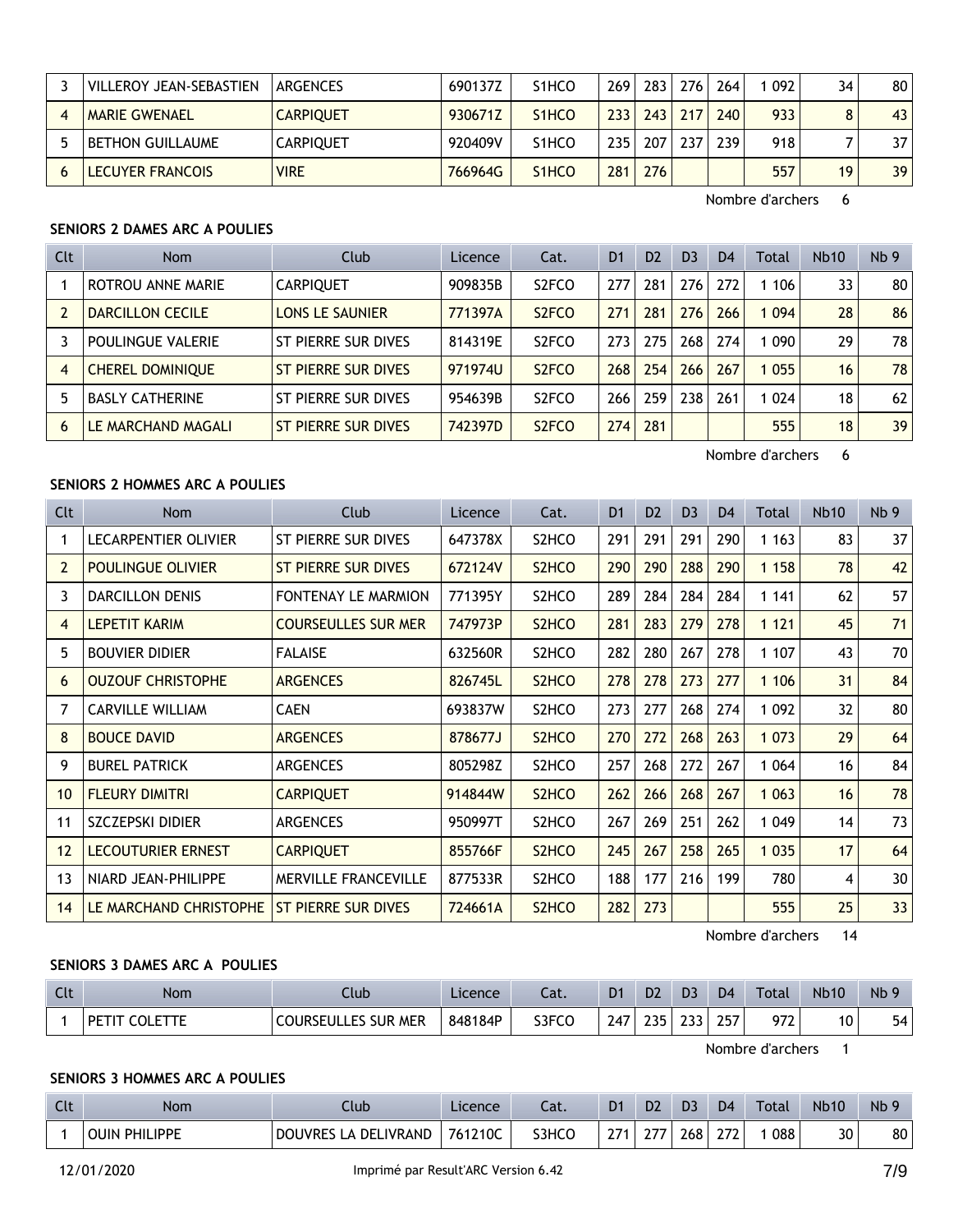| OLIVIER FREDERIC        | <b>CAEN</b>          | 649975V | S3HCO | 275 | 267 | 271 | 261 | 074 | 22 | 76  |
|-------------------------|----------------------|---------|-------|-----|-----|-----|-----|-----|----|-----|
| <b>MALDONADO HUBERT</b> | <b>CARPIOUET</b>     | 872011N | S3HCO | 271 | 273 | 262 | 268 | 074 | 17 | 89  |
| LHOTE JACQUES           | <b>CAEN</b>          | 602669A | S3HCO | 260 | 264 | 271 | 252 | 047 | 22 | 711 |
| PHILIPPE LUC            | DOUVRES LA DELIVRAND | 932953E | S3HCO | 268 | 252 | 253 | 262 | 035 | 14 | 71  |

# **JEUNES HOMMES ARC NU**

| Clt | Nom                  | Club                 | Licence | Cat. | D <sub>1</sub> | D <sub>2</sub> | D3  | D <sub>4</sub> | Total | <b>Nb10</b> | Nb <sub>9</sub> |
|-----|----------------------|----------------------|---------|------|----------------|----------------|-----|----------------|-------|-------------|-----------------|
|     | <b>REYNAUD SIMON</b> | DOUVRES LA DELIVRAND | 848144W | CHBB | 172            | 184            | 209 | 198            | 763   |             |                 |
|     | <b>PLANTADE PAUL</b> | <b>CARPIQUET</b>     | 957834Z | СНВВ | 74.            | 103            |     |                | 77    |             |                 |

Nombre d'archers 2

## **SENIORS DAMES ARC NU**

| Clt | <b>Nom</b>               | Club                   | Licence | Cat.                            | D <sub>1</sub> | D <sub>2</sub> | D <sub>3</sub> | D <sub>4</sub> | Total | <b>Nb10</b>     | Nb <sub>9</sub> |
|-----|--------------------------|------------------------|---------|---------------------------------|----------------|----------------|----------------|----------------|-------|-----------------|-----------------|
|     | <b>RICHARD NOEMIE</b>    | <b>LIFFRE</b>          | 800219D | S1FBB                           | 255            | 249            | 252            | 240            | 996   | 26              | 35 <sub>1</sub> |
|     | <b>GUILLOTTE AMELIE</b>  | <b>ARGENCES</b>        | 871148A | <b>JFBB</b>                     | 209            | 203            | 188            | 226            | 826   | 10 <sup>°</sup> | 27 <sup>1</sup> |
|     | ROTROU ANNE MARIE        | <b>CARPIQUET</b>       | 909835B | S <sub>2</sub> FBB              | 158            | 223            | 185            | 174            | 740   | 15              | 21 <sup>1</sup> |
| 4   | LEMONNIER DE GOUVILLE A  | <b>AGNEAUX</b>         | 649963G | S <sub>1</sub> F <sub>B</sub> B | 144            | 190            | 164            | 198            | 696   | 3               | 12              |
| 5   | DANTHIER DELPHINE        | <b>VILLERS SUR MER</b> | 626839X | S <sub>2</sub> FBB              | 158            | 162            | 164            | 168            | 652   | 9               | 8 <sup>1</sup>  |
| 6   | <b>SALLEY MAUREEN</b>    | <b>CAEN</b>            | 982066N | S <sub>1</sub> FBB              | 184            | 147            | 131            | 112            | 574   | 5               | 5 <sup>1</sup>  |
|     | <b>TAVENNE MARINETTE</b> | <b>LISIEUX</b>         | 850500G | S3FBB                           | 122            | 125            | 136            | 119            | 502   | 2               | 4               |

Nombre d'archers 7

#### **SENIORS HOMMES ARC NU**

| Clt            | Nom                        | <b>Club</b>                  | Licence | Cat.  | D <sub>1</sub> | D <sub>2</sub> | D <sub>3</sub> | D <sub>4</sub> | Total | <b>Nb10</b>     | Nb <sub>9</sub> |
|----------------|----------------------------|------------------------------|---------|-------|----------------|----------------|----------------|----------------|-------|-----------------|-----------------|
| 1              | <b>CANUET XAVIER</b>       | <b>CONDE SUR VIRE</b>        | 794746E | S2HBB | 238            | 244            | 239            | 252            | 973   | 16              | 37              |
| $\overline{2}$ | <b>MOREL MARC</b>          | <b>DOUVRES LA DELIVRAND</b>  | 848171A | S2HBB | 256            | 231            | 247            | 235            | 969   | 22              | 29              |
| 3              | <b>HAMON ALAIN</b>         | <b>VERSON</b>                | 434787V | S3HBB | 242            | 252            | 225            | 238            | 957   | 18              | 30              |
| 4              | <b>SAMSON LAURENT</b>      | <b>VERSON</b>                | 913371V | S2HBB | 237            | 245            | 238            | 232            | 952   | 12              | 39              |
| 5              | <b>BOISGONTIER HERVE</b>   | <b>ARGENCES</b>              | 744948B | S2HBB | 225            | 233            | 245            | 219            | 922   | 15              | 31              |
| 6              | <b>THOMAS JEAN-JACQUES</b> | <b>THURY HARCOURT</b>        | 386927Y | S3HBB | 233            | 231            | 218            | 225            | 907   | 10 <sup>°</sup> | 29              |
| 7              | SAILLY ARMAND              | ST PIERRE SUR DIVES          | 411744Y | S2HBB | 229            | 228            | 217            | 226            | 900   | 12              | 31              |
| 8              | <b>DELIQUAIRE OLIVIER</b>  | <b>VILLERS SUR MER</b>       | 325021J | S2HBB | 225            | 222            | 226            | 226            | 899   | 19              | 26              |
| 9              | <b>ANFRAY GILDAS</b>       | <b>FONTENAY LE MARMION</b>   | 717158V | S2HBB | 223            | 216            | 226            | 211            | 876   | 13              | 29              |
| 10             | <b>LEMARIE GILLES</b>      | <b>MERVILLE FRANCEVILLE</b>  | 956127U | S2HBB | 209            | 200            | 225            | 221            | 855   | 10 <sup>°</sup> | 19              |
| 11             | <b>CHRISTIEN ERIC</b>      | <b>HEROUVILLE SAINT CLAI</b> | 754787W | S2HBB | 214            | 196            | 200            | 220            | 830   | 11              | 24              |
| 12             | <b>BOISROUX MICHEL</b>     | <b>FONTENAY LE MARMION</b>   | 405942S | S2HBB | 204            | 200            | 186            | 203            | 793   | 14              | 14              |
| 13             | <b>GONCALVES MANUEL</b>    | <b>ARGENCES</b>              | 464592S | S2HBB | 216            | 185            | 180            | 198            | 779   | $\mathbf{2}$    | 19              |
| 14             | <b>TIREL JEAN-JACQUES</b>  | <b>AGNEAUX</b>               | 851355L | S2HBB | 202            | 181            | 186            | 194            | 763   | $\overline{4}$  | 16              |
| 15             | <b>BIDEL BERNARD</b>       | <b>VERSON</b>                | 860504F | S3HBB | 176            | 149            | 169            | 141            | 635   | 6               | 17              |
| 16             | <b>ROGER ALAIN</b>         | <b>VIRE</b>                  | 978509X | S2HBB | 146            | 126            | 157            | 173            | 602   | $\overline{4}$  | 12              |